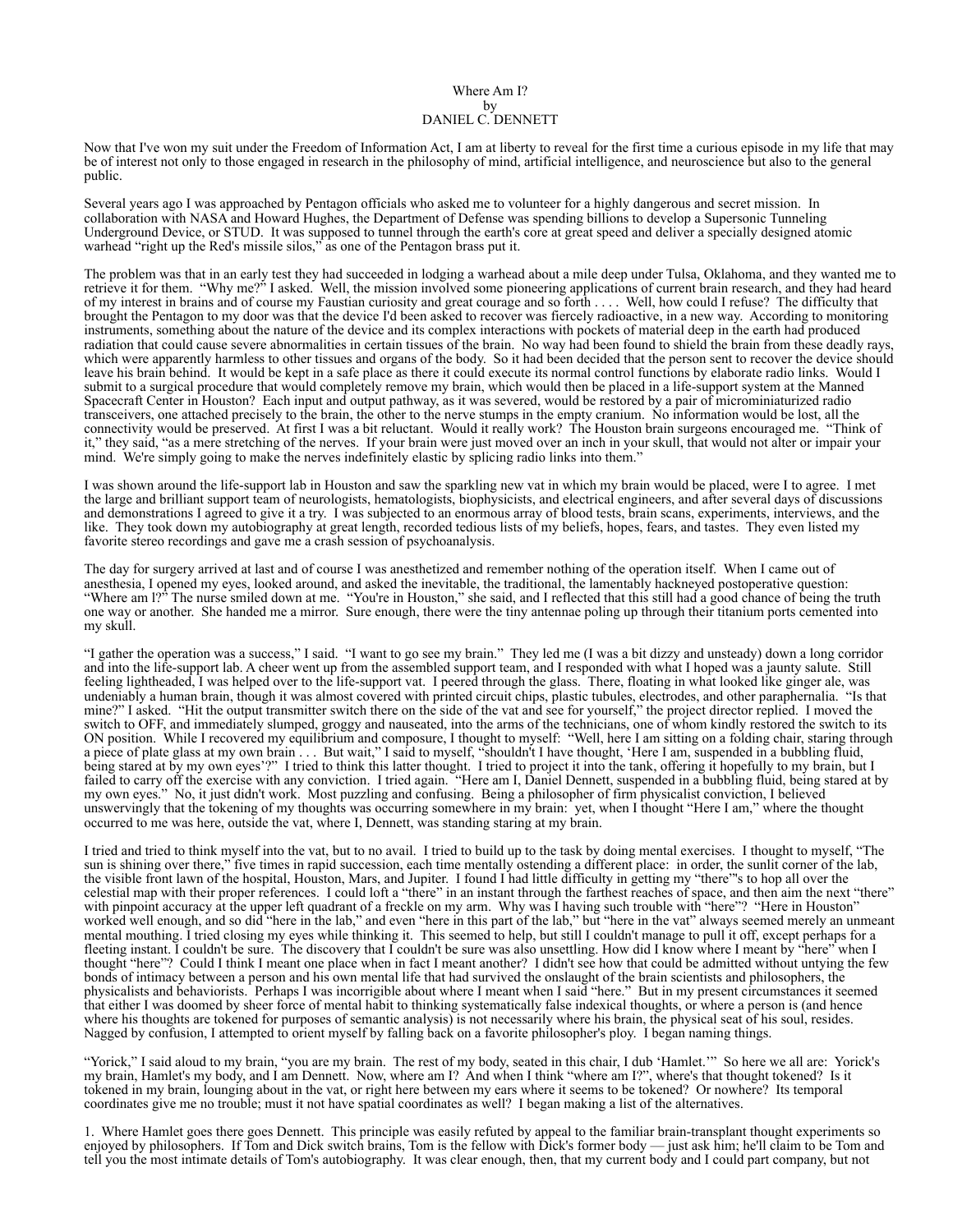likely that I could be separated from my brain. The rule of thumb that emerged so plainly from the thought experiments was that in a braintransplant operation, one wanted to be the donor not the recipient. Better to call such an operation a body transplant, in fact. So perhaps the truth was,

2. Where Yorick goes there goes Dennett. This was not at all appealing, however. How could I be in the vat and not about to go anywhere, when I was so obviously outside the vat looking in and beginning to make guilty plans to return to my room for a substantial lunch? This begged the question I realized, but it still seemed to be getting at something important. Casting about for some support for my intuition, I hit upon a legalistic sort of argument that might have appealed to Locke.

Suppose, I argued to myself, I were now to fly to California, rob a bank, and be apprehended. In which state would I be tried: in California, where the robbery took place, or in Texas, where the brains of the outfit were located? Would I be a California felon with an out-of-state brain, or a Texas felon remotely controlling an accomplice of sorts in California? It seemed possible that I might beat such a rap just on the undecidability of that jurisdictional question, though perhaps it would be deemed an interstate, and hence Federal, offense. In any event, suppose I were convicted. Was it likely that California would be satisfied to throw Hamlet into the brig, knowing that Yorick was living the good life and luxuriously taking the waters in Texas? Would Texas incarcerate Yorick, leaving Hamlet free to take the next boat to Rio? This alternative appealed to me. Barring capital punishment or other cruel and unusual punishment, the state would be obliged to maintain the lifesupport system for Yorick though they might move him from Houston to Leavenworth, and aside from the unpleasantness of the opprobrium, I, for one, would not mind at all and would consider myself a free man under those circumstances. If the state has an interest in forcibly relocating persons in institutions, it would fail to relocate me in any institution by locating Yorick there. If this were true, it suggested a third alternative.

3. Dennett is wherever he thinks he is. Generalized, the claim was as follows: At any given time a person has a point of view and the location of the point of view (which is determined internally by the content of the point of view) is also the location of the person.

Such a proposition is not without its perplexities, but to me it seemed a step in the right direction. The only trouble was that it seemed to place one in a heads-I-win/tails-you-lose situation of unlikely infallibility as regards location. Hadn't I myself often been wrong about where I was, and at least as often uncertain? Couldn't one get lost? Of course, but getting lost geographically is not the only way one might get lost. If one were lost in the woods one could attempt to reassure oneself with the consolation that at least one knew where one was: one was right here in the familiar surroundings of one's own body. Perhaps in this case one would not have drawn one's attention to much to be thankful for. Still, there were worse plights imaginable, and I wasn't sure I wasn't in such a plight right now.

Point of view clearly had something to do with personal location, but it was itself an unclear notion. It was obvious that the content of one's point of view was not the same as or determined by the content of one's beliefs or thoughts. For example, what should we say about the point of view of the Cinerama viewer who shrieks and twists in his seat as the roller-coaster footage overcomes his psychic distancing? Has he forgotten that he is safely seated in the theater? Here I was inclined to say that the person is experiencing an illusory shift in point of view. In other cases, my inclination to call such shifts illusory was less strong. The workers in laboratories and plants who handle dangerous materials by operating feedback-controlled mechanical arms and hands undergo a shift in point of view that is crisper and more pronounced than anything Cinerama can provoke. They can feel the heft and slipperiness of the containers they manipulate with their metal fingers. They know perfectly well where they are and are not fooled into false beliefs by the experience, yet it is as if they were inside the isolation chamber they are peering into. With mental effort, they can manage to shift their point of view back and forth, rather like making a transparent Necker cube or an Escher drawing change orientation before one's eyes. It does seem extravagant to suppose that in performing this bit of mental gymnastics, they are transporting themselves back and forth.

Still their example gave me hope. If I was in fact in the vat in spite of my intuitions, I might be able to train myself to adopt that point of view even as a matter of habit. I should dwell on images of myself comfortably floating in my vat, beaming volitions to that familiar body out there. I reflected that the ease or difficulty of this task was presumably independent of the truth about the location of one's brain. Had I been practicing before the operation, I might now be finding it second nature. You might now yourself try such a trompe l'oeil. Imagine you have written an inflammatory letter which has been published in the Times, the result of which is that the government has chosen to impound your brain for a probationary period of three years in its Dangerous Brain Clinic in Bethesda, Maryland. Your body of course is allowed freedom to earn a salary and thus to continue its function of laying up income to be taxed. At this moment, however, your body is seated in an auditorium listening to a peculiar account by Daniel Dennett of his own similar experience. Try it. Think yourself to Bethesda, and then hark back longingly to your body, far away, and yet seeming so near. It is only with long-distance restraint (yours? the government's?) that you can control your impulse to get those hands clapping in polite applause before navigating the old body to the rest room and a well-deserved glass of evening sherry in the lounge. The task of imagination is certainly difficult, but if you achieve your goal the results might be consoling.

Anyway, there I was in Houston, lost in thought as one might say, but not for long. My speculations were soon interrupted by the Houston doctors, who wished to test out my new prosthetic nervous system before sending me off on my hazardous mission. As I mentioned before, I was a bit dizzy at first, and not surprisingly, although I soon habituated myself to my new circumstances (which were, after all, well nigh indistinguishable from my old circumstances). My accommodation was not perfect, however, and to this day I continue to be plagued by minor coordination difficulties. The speed of light is fast, but finite, and as my brain and body move farther and farther apart, the delicate interaction of my feedback systems is thrown into disarray by the time lags. Just as one is rendered close to speechless by a delayed or echoic hearing of one's speaking voice so, for instance, I am virtually unable to track a moving object with my eyes whenever my brain and my body are more than a few miles apart. In most matters my impairment is scarcely detectable, though I can no longer hit a slow curve ball with the authority of yore. There are some compensations of course. Though liquor tastes as good as ever, and warms my gullet while corroding my liver, I can drink it in any quantity I please, without becoming the slightest bit inebriated, a curiosity some of my close friends may have noticed (though I occasionally have feigned inebriation, so as not to draw attention to my unusual circumstances). For similar reasons, I take aspirin orally for a sprained wrist, but if the pain persists I ask Houston to administer codeine to me in vitro. In times of illness the phone bill can be staggering.

But to return to my adventure. At length, both the doctors and I were satisfied that I was ready to undertake my subterranean mission. And so I left my brain in Houston and headed by helicopter for Tulsa. Well, in any case, that's the way it seemed to me. That's how I would put it, just off the top of my head as it were. On the trip I reflected further about my earlier anxieties and decided that my first postoperative speculations had been tinged with panic. The matter was not nearly as strange or metaphysical as I had been supposing. Where was I? In two places, clearly: both inside the vat and outside it. Just as one can stand with one foot in Connecticut and the other in Rhode Island, I was in two places at once. I had become one of those scattered individuals we used to hear so much about. The more I considered this answer, the more obviously true it appeared. But, strange to say, the more true it appeared, the less important the question to which it could be the true answer seemed. A sad, but not unprecedented, fate for a philosophical question to suffer. This answer did not completely satisfy me, of course. There lingered some question to which I should have liked an answer, which was neither "Where are all my various and sundry parts?" nor "What is my current point of view?" Or at least there seemed to be such a question. For it did seem undeniable that in some sense I and not merely most of me was descending into the earth under Tulsa in search of an atomic warhead.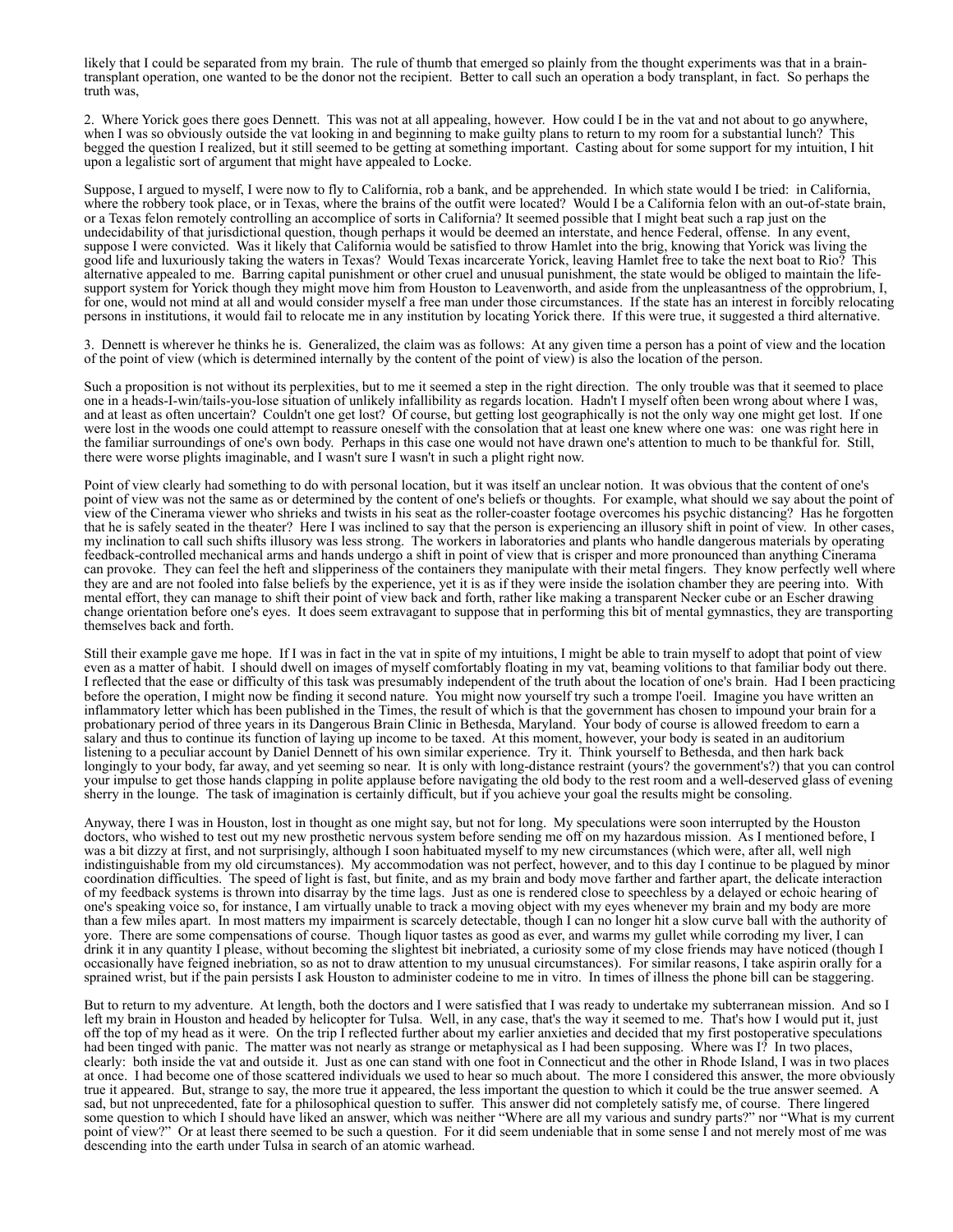When I found the warhead, I was certainly glad I had left my brain behind, for the pointer on the specially built Geiger counter I had brought with me was off the dial. I called Houston on my ordinary radio and told the operation control center of my position and my progress. In return, they gave me instructions for dismantling the vehicle, based upon my on-site observations. I had set to work with my cutting torch when all of a sudden a terrible thing happened. I went stone deaf. At first I thought it was only my radio earphones that had broken, but when I tapped on my helmet, I heard nothing. Apparently the auditory transceivers had gone on the fritz. I could no longer hear Houston or my own voice, but I could speak, so I started telling them what had happened. In midsentence, I knew something else had gone wrong. My vocal apparatus had become paralyzed. Then my right hand went limp — another transceiver had gone. I was truly in deep trouble. But worse was to follow. After a few more minutes, I went blind. I cursed my luck, and then I cursed the scientists who had led me into this grave peril. There I was, deaf, dumb, and blind, in a radioactive hole more than a mile under Tulsa. Then the last of my cerebral radio links broke, and suddenly I was faced with a new and even more shocking problem: whereas an instant before I had been buried alive in Oklahoma, now I was disembodied in Houston. My recognition of my new status was not immediate. It took me several very anxious minutes before it dawned on me that my poor body lay several hundred miles away, with heart pulsing and lungs respirating, but otherwise as dead as the body of any heart-transplant donor, its skull packed with useless, broken electronic gear. The shift in perspective I had earlier found well nigh impossible now seemed quite natural. Though I could think myself back into my body in the tunnel under Tulsa, it took some effort to sustain the illusion. For surely it was an illusion to suppose I was still in Oklahoma: I had lost all contact with that body.

It occurred to me then, with one of those rushes of revelation of which we should be suspicious, that I had stumbled upon an impressive demonstration of the immateriality of the soul based upon physicalist principles and premises. For as the last radio signal between Tulsa and Houston died away, had I not changed location from Tulsa to Houston at the speed of light? And had I not accomplished this without any increase in mass? What moved from A to B at such speed was surely myself, or at any rate my soul or mind — the massless center of my being and home of my consciousness. My point of view had lagged somewhat behind, but I had already noted the indirect bearing of point of view on personal location. I could not see how a physicalist philosopher could quarrel with this except by taking the dire and counterintuitive route of banishing all talk of persons. Yet the notion of personhood was so well entrenched in everyone's world view, or so it seemed to me, that any denial would be as curiously unconvincing, as systematically disingenuous, as the Cartesian negation, "non sum."

The joy of philosophic discovery thus tided me over some very bad minutes or perhaps hours as the helplessness and hopelessness or my situation became more apparent to me. Waves of panic and even nausea swept over me, made all the more horrible by the absence of their normal body-dependent phenomenology. No adrenaline rush of tingles in the arms, no pounding heart, no premonitory salivation. I did feel a dread sinking feeling in my bowels at one point, and this tricked me momentarily into the false hope that I was undergoing a reversal of the process that landed me in this fix — a gradual undisembodiment. But the isolation and uniqueness of that twinge soon convinced me that it was simply the first of a plague of phantom body hallucinations that I, like any other amputee, would be all too likely to suffer.

My mood then was chaotic. On the one hand, I was fired up with elation of my philosophic discovery and was wracking my brain (one of the few familiar things I could still do), trying to figure out how to communicate my discovery to the journals; while on the other, I was bitter, lonely, and filled with dread and uncertainty. Fortunately, this did not last long, for my technical support team sedated me into a dreamless sleep from which I awoke, hearing with magnificent fidelity the familiar opening strains of my favorite Brahms piano trio. So that was why they had wanted a list of my favorite recordings! It did not take me long to realize that I was hearing the music without ears. The output from the stereo stylus was being fed through some fancy rectification circuitry directly into my auditory nerve. I was mainlining Brahms, an unforgettable experience for any stereo buff. At the end of the record it did not surprise me to hear the reassuring voice of the project director speaking into a microphone that was now my prosthetic ear. He confirmed my analysis of what had gone wrong and assured me that steps were being taken to re-embody me. He did not elaborate, and after a few more recordings, I found myself drifting off to sleep. My sleep lasted, I later learned, for the better part of a year, and when I awoke, it was to find myself fully restored to my senses. When I looked into the mirror, though, I was a bit startled to see an unfamiliar face. Bearded and a bit heavier, bearing no doubt a family resemblance to my former face, and with the same look of spritely intelligence and resolute character, but definitely a new face. Further self-explorations of an intimate nature left me no doubt that this was a new body, and the project director confirmed my conclusions. He did not volunteer any information on the past history of my new body and I decided (wisely, I think in retrospect) not to pry. As many philosophers unfamiliar with my ordeal have more recently speculated, the acquisition of a new body leaves one's person intact. And after a period of adjustment to a new voice, new muscular strengths and weaknesses, and so forth, one's personality is by and large also preserved. More dramatic changes in personality have been routinely observed in people who have undergone extensive plastic surgery, to say nothing of sex-change operations, and I think no one contests the survival of the person in such cases. In any event I soon accommodated to my new body, to the point of being unable to recover any of its novelties to my consciousness or even memory. The view in the mirror soon became utterly familiar. That view, by the way, still revealed antennae, and so l was not surprised to learn that my brain had not been moved from its haven in the life-support lab.

I decided that good old Yorick deserved a visit. I and my new body, whom we might as well call Fortinbras, strode into the familiar lab to another round of applause from the technicians, who were of course congratulating themselves, not me. Once more I stood before the vat and contemplated poor Yorick, and on a whim I once again cavalierly flicked off the output transmitter switch. Imagine my surprise when nothing unusual happened. No fainting spell, no nausea, no noticeable change. A technician hurried to restore the switch to ON, but still I felt nothing. I demanded an explanation, which the project director hastened to provide. It seems that before they had even operated on the first occasion, they had constructed a computer duplicate of my brain, reproducing both the complete information-processing structure and the computational speed of my brain in a giant computer program. After the operation, but before they had dared to send me off on my mission to Oklahoma, they had run this computer system and Yorick side by side. The incoming signals from Hamlet were sent simultaneously to Yorick's transceivers and to the computer's array of inputs. And the outputs from Yorick were not only beamed back to Hamlet, my body; they were recorded and checked against the simultaneous output of the computer program, which was called "Hubert" for reasons obscure to me. Over days and even weeks, the outputs were identical and synchronous, which of course did not prove that they had succeeded in copying the brain's functional structure, but the empirical support was greatly encouraging.

Hubert's input, and hence activity, had been kept parallel with Yorick's during my disembodied days. And now, to demonstrate this, they had actually thrown the master switch that put Hubert for the first time in on-line control of my body — not Hamlet, of course, but Fortinbras. (Hamlet, I learned, had never been recovered from its underground tomb and could be assumed by this time to have largely returned to the dust. At the head of my grave still lay the magnificent bulk of the abandoned device, with the word STUD emblazoned on its side in large letters — a circumstance which may provide archeologists of the next century with a curious insight into the burial rites of their ancestors.)

The laboratory technicians now showed me the master switch, which had two positions, labeled B, for Brain (they didn't know my brain's name was Yorick) and H, for Hubert. The switch did indeed point to H, and they explained to me that if I wished, I could switch it back to B. With my heart in my mouth (and my brain in its vat), I did this. Nothing happened. A click, that was all. To test their claim, and with the master switch now set at B. I hit Yorick's output transmitter switch on the vat and sure enough, I began to faint. Once the output switch was turned back on and I had recovered my wits, so to speak, I continued to play with the master switch, flipping it back and forth. I found that with the exception of the transitional click, I could detect no trace of a difference. I could switch in mid-utterance, and the sentence I had begun speaking under the control of Yorick was finished without a pause or hitch of any kind under the control of Hubert. I had a spare brain, a prosthetic